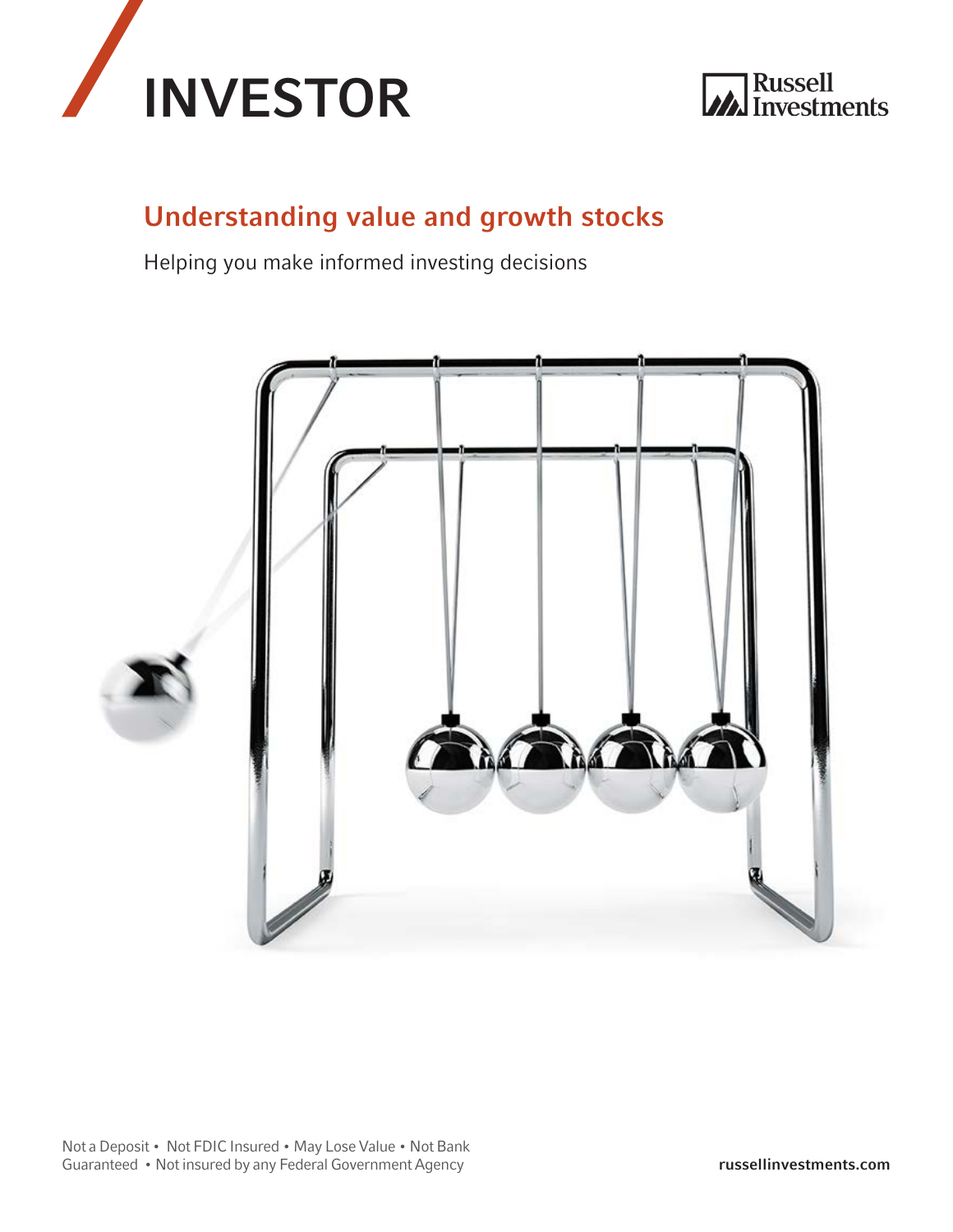## Do you have value or growth stocks in your equity portfolio? Do you know? Should you know?

You've probably heard these terms but may not know exactly what they mean. And you may not know the impact each may have on your portfolio.

As the global economy emerges from the deep recession sparked by the COVID-19 pandemic, it may be valuable to have insight into the types of stocks that benefit in a recovery, which do better when the U.S. dollar is weakening (or strengthening), and which are likely to gain when interest rates go up (or down).

### First, let's define the terms:

Value stocks are undervalued in the marketplace compared to the earnings potential of the companies.

They generally trade at lower multiples to earnings, which means the price of the stock in relation to the company's earnings per share is relatively low. They tend to be "cyclical," meaning their prices rise and fall in line with the economic outlook. Examples of value stocks include energy companies, banks and grocery stores. This makes intuitive sense. When the economy is doing poorly, there is less demand for business loans and people tend to spend and invest less. Companies may reduce production, and with lower consumer demand, there is less energy consumption used to transport goods.

Growth stocks are from companies that have shown stronger-than-average earnings growth.

They generally trade at relatively high multiples to earnings, mainly because the company's earnings are widely expected to grow at a faster pace than other types of companies. They often don't pay dividends, as profits are reinvested in the business for future growth. Growth stocks generally include companies in the consumer discretionary, technology and biotech sectors. This also makes intuitive sense. These are companies that may be launching new and/or innovate products that consumers desire. One important consideration is that growth stocks may be volatile, as their higher price-to-earnings\*(P/E) ratio makes them vulnerable to any negative news.

In recent years, growth stocks have handily outperformed value stocks. There are a number of reasons for this. First, the global economy was either growing slowly or not at all, which means earnings growth for companies in general was fairly low. So any company that WAS growing commanded a premium.

The chart below shows the relative performance of value and growth from December 2018 to December 2020. During most of 2020 the global economy contracted as governments shut down numerous business sectors to combat the spread of the COVID-19 virus. Growth stocks outperformed. But in the final months of the year as the development of vaccines brought some economic revival, value stocks began taking the lead.

*Value investing guru Benjamin Graham argued that an undervalued stock is priced at least a third below its intrinsic value1 .*



Monthly return comparison / U.S. value vs growth stocks

Source: Morningstar Direct. Growth: Russell 1000 Growth Index: Value: Russell 1000 Value Index; Index returns represent past performance, are not a guarantee of future performance, and are not indicative of any specific investment. Indexes are unmanaged and cannot be invested in directly. See page 4 for definitions.

\*A ratio that compares a company's current stock/share price to its earnings per per share.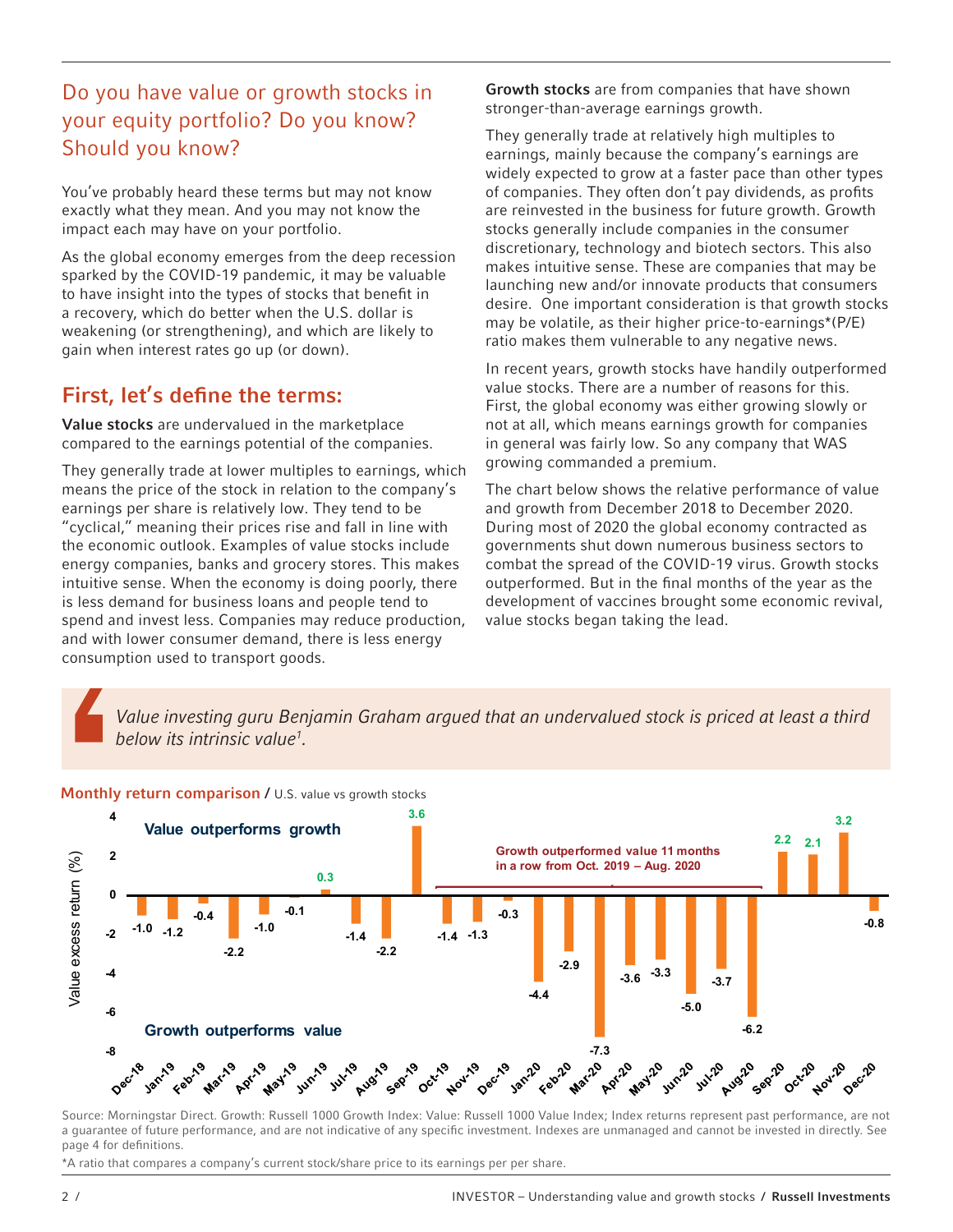#### Monthly return comparison observations

- Growth stocks outperformed value for 19 of 21 months from December 2018 to August 2020
- Value stocks finally rotated into favor outperforming 3 of the last 4 months of 2020
- Current market environment may continue to favor value stocks in 2021

The growth factor is dominated by technology and healthcare stocks—which have done well in the COVID-19 pandemic—and these stocks hold a heavy weighting in the S&P 500® Index of U.S. large-cap stocks. The rest of the global market has more of the financial and cyclical stocks that make up the value factor.

The dominance of technology and healthcare in the key U.S. market index is the reason U.S. equities have handily outperformed other regions over the past decade. That dominance is even more pronounced now. Technology companies were among the big beneficiaries of the pandemic as government-mandated restrictions on most industries forced many activities online—from schools to government services to financial industries to the arts. Indeed, a handful of key technology names—Amazon, (Alphabet) Google, Facebook, Apple and Microsoft propelled the majority of the U.S. market gains in 2020.

However, over the really long term, value stocks generally outperform growth stocks. Indeed, a seminal study by Fama and French found that the value "premium" can lead to long-term outperformance.<sup>2</sup> Their 1992 research piece found that value had outperformed growth between 1963 and 1992 (with a value premium of 4.3% annually). Although in follow-up research published in 2020, they found the value premium had shrunk to  $0.6\%$  annually,<sup>3</sup> the principle that lower relative prices lead to higher expected returns remains true. On average, value stocks have outperformed growth stocks by 4.54% annually in the U.S. since 1928.4

## Value or Growth?

#### In an economic recovery

For the most part, when earnings-per-share (EPS) growth is strong across the market—as when the economy is expanding—value stocks tend to benefit. With less growth scarcity, there tends to be less of a premium for growth stocks. This is often the case when an economy begins to emerge from a recession. The post-recession boom is traditionally the period in which value stocks shine brightest, as cyclical industries are generally the first to recover.

### U.S. dollar

The U.S. dollar is the currency of choice for international commerce and as such, its value is closely tied to the economic cycle. It's considered to be counter-cyclical, meaning it strengthens when the business cycle slows (because it becomes less available) and weakens when the economic outlook improves. A weaker U.S. dollar means global financial conditions ease as servicing U.S.-denominated debt becomes less onerous. And that in turn boosts international equities over U.S. equities. International equities are far more tilted towards value, so that a weaker U.S. dollar and a stronger global economy generally benefits value over growth.

### Interest rates

Another factor to consider in evaluating value and growth stocks is the role of bond yields in their performance. Bond yields generally follow the direction of the U.S. Federal Reserve's benchmark interest rate and the economic outlook. If investors believe the economy will improve in the future, longer-term interest rates may rise faster than shorter-term rates. This is called the steepening of the yield curve and is usually a good sign for equities.

The technology stocks that now dominate the growth sector are considered long duration because their expected earnings are further out into the future, making them more susceptible to rising financing costs via higher interest rates. Interest rates are also an important variable for measuring the present value of future cash flows. When bond yields rise, the interest rate at which those future earnings are discounted rises, which lowers the present value of those cash flows. Value stocks are also impacted by higher rates, but not by a similar magnitude since their earnings profile is not as far out. Additionally, the value sector is dominated by financial stocks, whose profitability improves when the spread (or difference) between short-term interest rates and long-term interest rates widens.

The most famous value investor of our time is Warren Buffett. He's known for buying stocks that have solid fundamentals (the factors such as cash flow and return on assets that help determine the quality of a company's financial status) and holding them for a very long time. Two of his most cited quotes<sup>5</sup> can sum up his philosophy:

*Whether we're talking about socks or stocks, I like buying quality merchandise when it is marked down.*

*Only buy something that you'd be perfectly happy to hold if the market shut down for 10 years.*